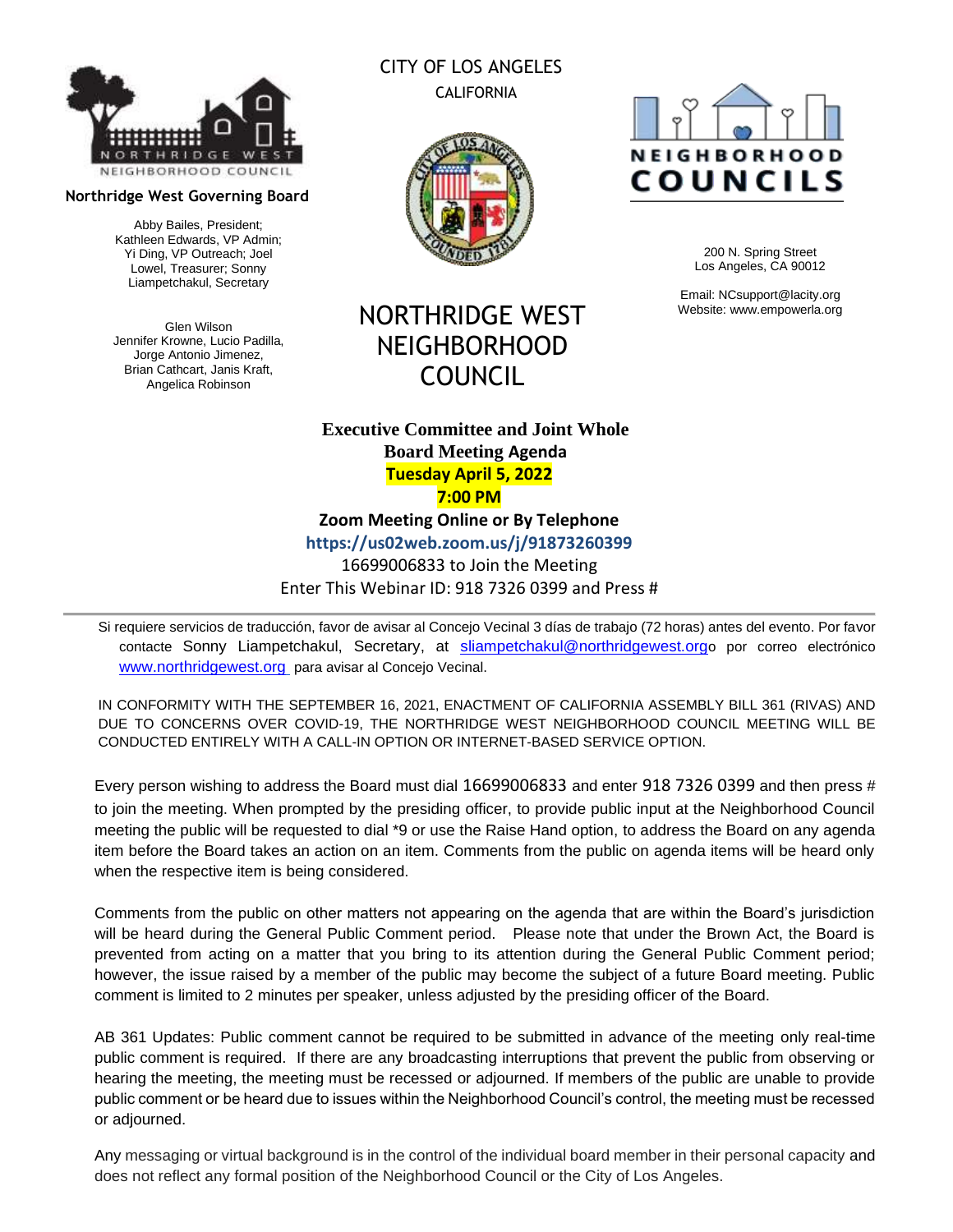# **Executive Committee and Joint Whole Board Meeting Agenda Tuesday April 5, 2022**

## **7:00 PM**

# **Zoom Meeting Online or By Telephone**

**https://us02web.zoom.us/j/91873260399**

16699006833 to Join the Meeting Enter This Webinar ID: 918 7326 0399 and Press #

## **I. CALL TO ORDER AND BOARD ROLL CALL**

- **II. GENERAL PUBLIC COMMENT** Comments from the public on non-agenda items within the Board's subject matter jurisdiction. Each speaker will be allowed 2 minute(s).
- **III. ANNOUNCEMENTS -** Comments from the Board Members on non-agenda items within the Board's subject matter jurisdiction.
	- a. No NWNC Executive Board Meeting next month (May 2022)

## **IV. NEW BUSINESS**

- a. Discussion and possible motions re: NWNC Budget review of remaining funds, possible motion to move funds within categories for spending in 2021-2022 Fiscal Year.
- b. Discussion and possible motion to the location of NWNC meetings.
	- 1. Possible motion to fund Zoom meetings up to \$600 from Office Funds. Update on City/DONE funding of Zoom platform.
	- 2. Update on DONE's request that NC's be ADA compliant: We must submit the form to the City/DONE, so we need to secure permission from the Church to still have access, beforehand, then submit the form
- c. Discussion and possible motion to fund up to \$1500 on a "dual," celebration of the Historical Designation plaque at Oakridge Park and a NWNC Outreach/Ice Cream Social event.
- d. Discussion and possible motion re: Town Halls or guest speakers for upcoming City and Statewide elections.
- e. Discussion and motion re: purchase of up to 20 Neighborhood Watch signs to be placed in high crime areas and newly formed Neighborhood Watch groups within the NWNC, spending up to \$2,500 from Community Improvement Funds.
- f. Discussion and possible motion about the Tampa Median topiaries.
- g. Preparation and delivery of Certificates of Acknowledgement for Bill Fox in appreciation for his service to the NWNC.
- h. Update re: DRAFT NWNC By Laws, DONE template and possible revisions due 4/1/2022.
- i. Update and review of NPGs in preparation for the General Board Meeting

#### **ADJOURNMENT**